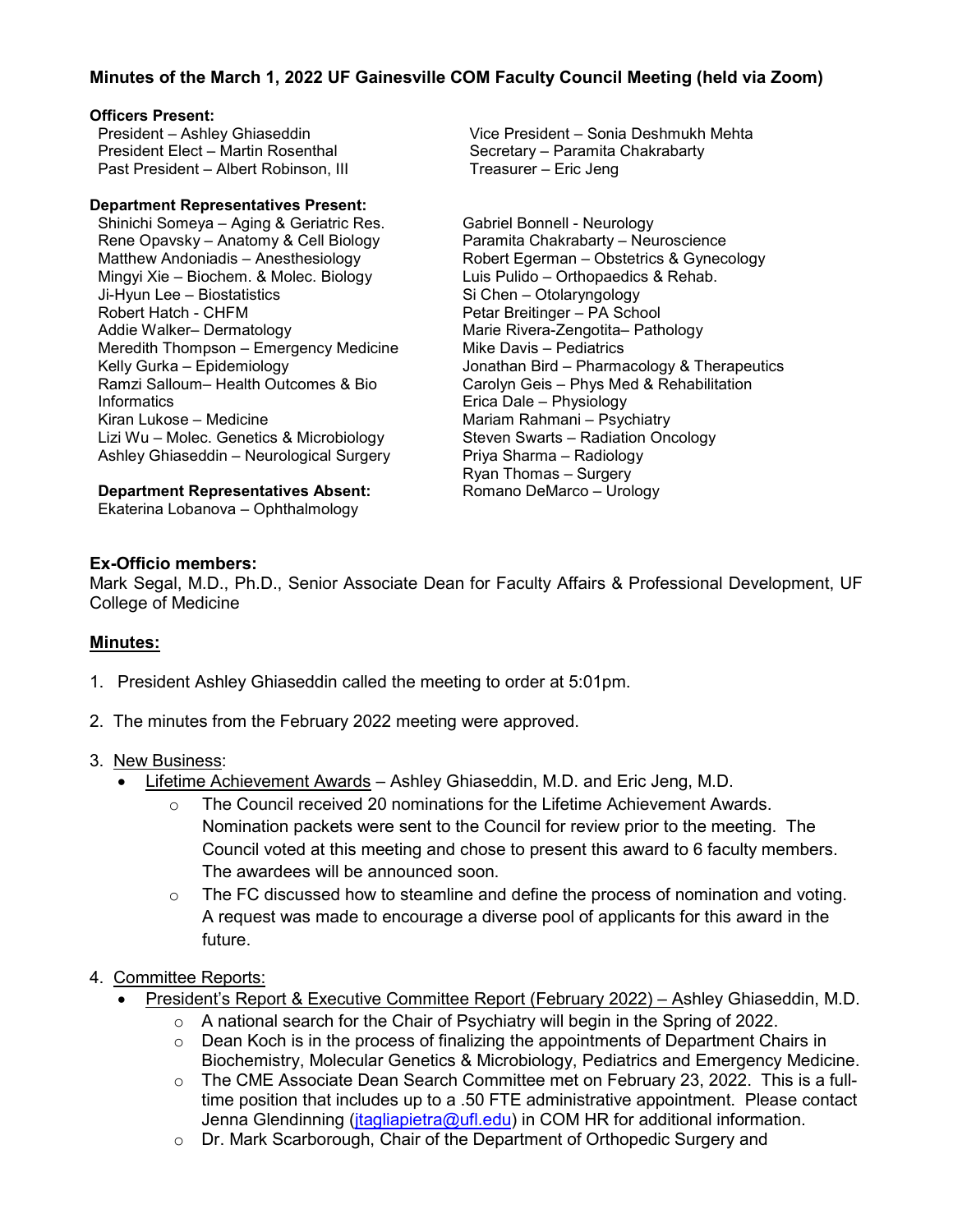Rehabilitation, has announced that he will step down as Chair. Dr. Scarborough will remain Chair of the department until the national Chair search is complete and a new Chair is selected.

- Curriculum Committee Report (February 2022) Meredith Thompson, M.D.
	- $\circ$  The following policy changes were made during the meeting:
		- $\circ$  Students who are facing academic actions or failed the Step 2 exam may not be able to enter the Match and will not be sponsored by UF to enter the Match.
		- o The Medical Student Performance Evaluation (MSPE) may be corrected and re-sent out if it had already been submitted.
	- o An Artificial Intelligence Elective and an Equal Access Community Service Elective were approved.
	- $\circ$  Dr. Ashleigh Wright presented Task Force recommendations regarding Assessment of Clinical Skills, which is an ongoing initiative.
- Compensation Committee Report Mariam Rahmani, M.D.
	- o No updates to report.
- Research Task Force– Ashley Ghiaseddin, M.D.
	- $\circ$  At the last meeting, Dr. Lobanova suggested delegating specific tasks to individual members. Dr. Sylvain Dore is working on Lab Archives, Dr. Cory Brunson and Dr. Jonathan Bird are working on IT initiatives, and Dr. Lobanova is working on a written plan for the Science Stroll initiative.
- AAMC CFAS Marie Rivera-Zengotita, M.D.
	- o No updates to report.
- Faculty Senate Ashley Ghiaseddin, M.D.
	- o No updates to report.
- Wellness Task Force (January 2022 meeting)– Priya Sharma, M.D.
	- $\circ$  The committee has decided to establish three Clinical awards and 3 Basic Science awards. The committee are in the process of determining the criteria for the awards. It is expected that these will be finalized by May, followed by application invites in June and award announcement by Fall.
- GatorCare Committee (Ashley Ghiaseddin, M.D.
	- o No updates to report.
- 5. Old Business:
	- Dr. Ghiaseddin emailed the Faculty Council a draft of the proposed 360 Quadrant Evaluations (for Department Chairs, Division Chiefs, Senior Associate Deans and the Dean) prior to the March meeting. UF HR Talent Management Group will manage these evaluations.
	- A zoom poll was conducted to approve the evaluation questionnaire and was approved with 96% yes votes.
	- The timeline for the evaluations is as follows, with each evaluation being open for 2-3 weeks:
		- The Senior Associate Dean evaluations will be held every 1-3 years and will be sent to Chairs, Faculty Council representatives, and Assistant/Associate Deans in mid-April to early May